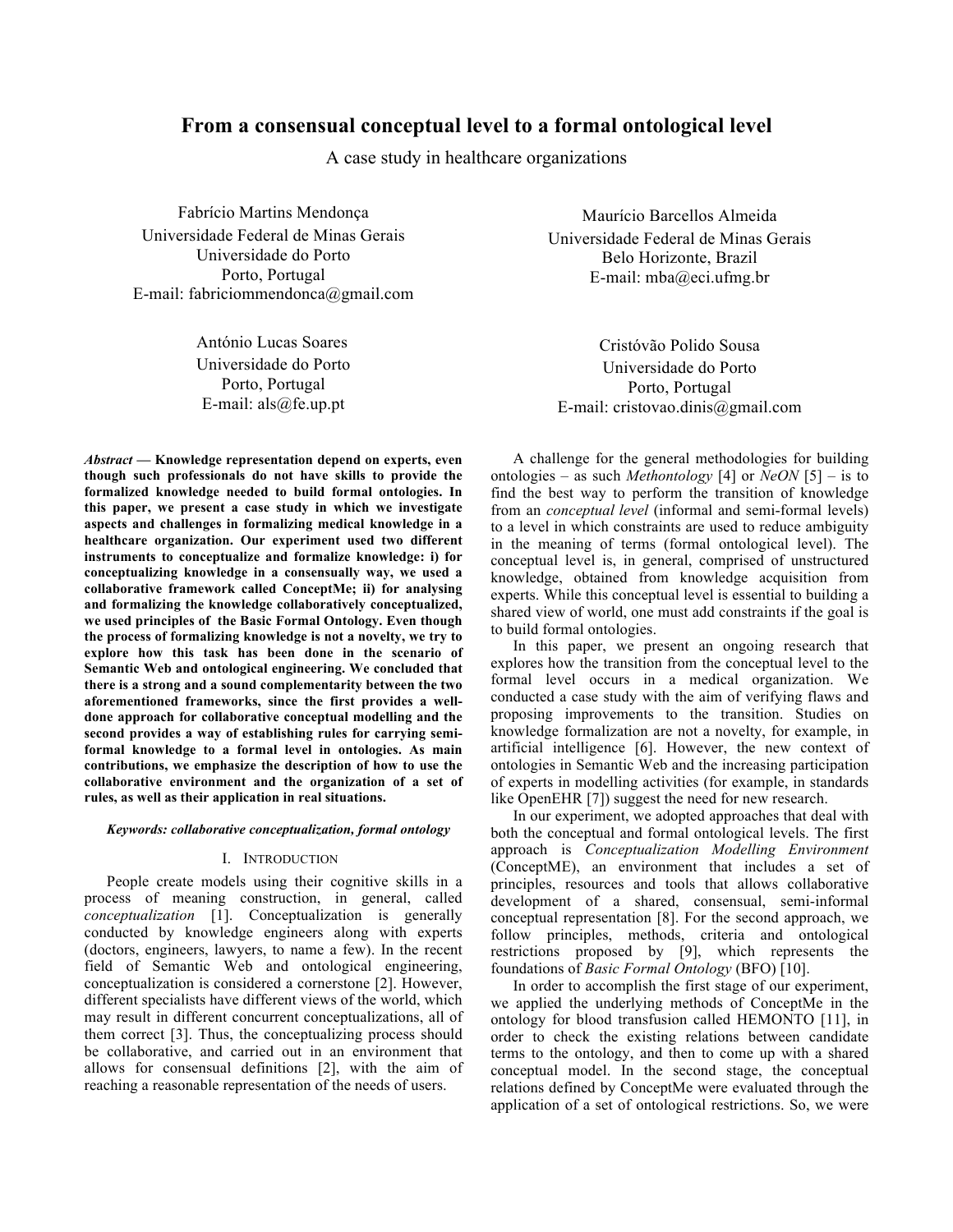able to investigate the transition, problems, flaws and improvements in the formalization process. Ultimately, results obtained indicate that the underlying method of ConceptMe is very efficient to work with knowledge in conceptual level and very useful for dealing with experts. However, the sort of rules embedded in ConceptMe do not permit direct construction of formal ontologies. Indeed, some conceptual relations could not be transformed into ontological relations for several reasons. For example: many relations did not include distinctions between specific types, mainly *part-of* and *is-a* relations, on which we focused on our investigation. On the other hand, the tests with the framework ConceptMe associated with the ontological level enabled us to reach new alternatives to be considered in the formalization processes for ontologies. Our findings indicate the need of complementarity between the approaches in order to deal with both experts and knowledge engineers.

The remainder of this article is organized as follows: the second section presents a research background, which highlights both the theory that underlies ConceptMe, as well as the essentials and ontological criteria required at the formal level. The third section describes our research methodology in applying ontological criteria to formalize knowledge about human blood, in the context of the blood bank. The fourth section presents results obtained with the application of ontological criteria to the model developed through the ConceptMe, emphasizing the possibility of constraining the meaning of terms at the conceptual level. Finally, the fifth section presents some remarks, our conclusions and suggestions for future works.

# II. BACKGROUND

The background of this research involve two main parts: (i) the approach used in the conceptual viewpoint, which includes the theory that based the ConceptME; and (ii) the characterization of the relations of the ontological viewpoint using principles of the top-level ontology BFO.

## *A. Conceptual Level: the theory underlying the ConceptME*

In this section, we present the approach used in this research of the conceptual viewpoint, that corresponds the theory used in the ConceptME.

The ConceptMe was developed based on the method *ColBlend* [12], that supports to process of collaborative conceptualization in the inter-organizational context and it is based in a theory of the cognitive semantic called as *Conceptual Blending Theory* [13]. In this theory, the conceptual integration is more than the sum of its constituent parts, because it should to involve also new structures or emergent structures, namely, new information deriving from the process of negotiation.

The process of negotiation of the meaning in the ConceptMe follows the method ColBlend and involves the following semantic spaces [12]: i) the input spaces - private to each party involved in the conceptualization process where the knowledge models proposals are built; b) the blend space - which contains the proposal resulting from the

analysis of the input spaces, which is presented for discussion. Moreover it proposes new concepts (originally not identified) from an overall analysis of the current content of the spaces and; c) the generic space - which contains the common domain knowledge model composed by all parts of the universally accepted proposals that were "published" to this shared space.

The ConceptME also introduces a multidimensional and structured view of the conceptualization process that encompasses four main phases: (i) elicitation of concepts; (ii) organization of concepts; (iii) sharing of concepts and (iv) negotiation of concepts. It considers two main types of processes: (i) terminological processes and (ii) processes of knowledge representation [14]. The conceptual relations are treated in the phase of concept organization and as part processes of knowledge representation, within a module called as *Conceptual Relations Reference Mode*l (CRRM), which supports domain specialists in the definition of basic conceptual relations between objects in that domain.

The CRRM assists domain specialists in the phase of elicitation of conceptual relations, which is considered one of the most difficult problems in the conceptualization process [15]. In [14], it is realized a review of the literature about conceptual relations in different scientific domains (Artificial Intelligence, Information Science, Linguistics, Formal ontology, Cognitive Semantic) and from this, it was identified a set of basic conceptual relations to be used in the CRRM.

Obviously, in approaching different knowledge areas, the names, definitions and use of the relations mentioned vary widely from one application context to the other. In the case of the framework ConceptMe, the strategy used to approach this diversity of relations was to map them (and summarise them), for a set of most basic relations that could represent the most common types of relationship between the objects of the given domain. Then, [14] decide to define as set of relations of the CRRM-ConceptME the following:

(i) Constitution and containment dependence: part-whole conceptual relation;

(ii) Generic dependence: generic-specific conceptual relation;

(iii) Historical dependence: it was separated into spatial conceptual relation and temporal conceptual relation.

(iv) Participation conceptual relation;

(v) Causal conceptual relation or cause-effect conceptual relation.

For each relation, the ConceptMe contains a specific template of the relation and also a set of competency questions that are show to the user of the framework (a specialist, for example) for your choice of the relation more appropriate within analysed context. The competency questions for parthood relation, for example, are [14]: are A and B are physically engaged? Is B a component/constituent or attached to A? Are A and B nested?

As previously mentioned, the theory on which ConceptMe is based is the approach adopted in this research for conceptual viewpoints, however, it is not sufficient for the building of formal ontologies. To address the formal part, we adopted criteria and ontological restrictions of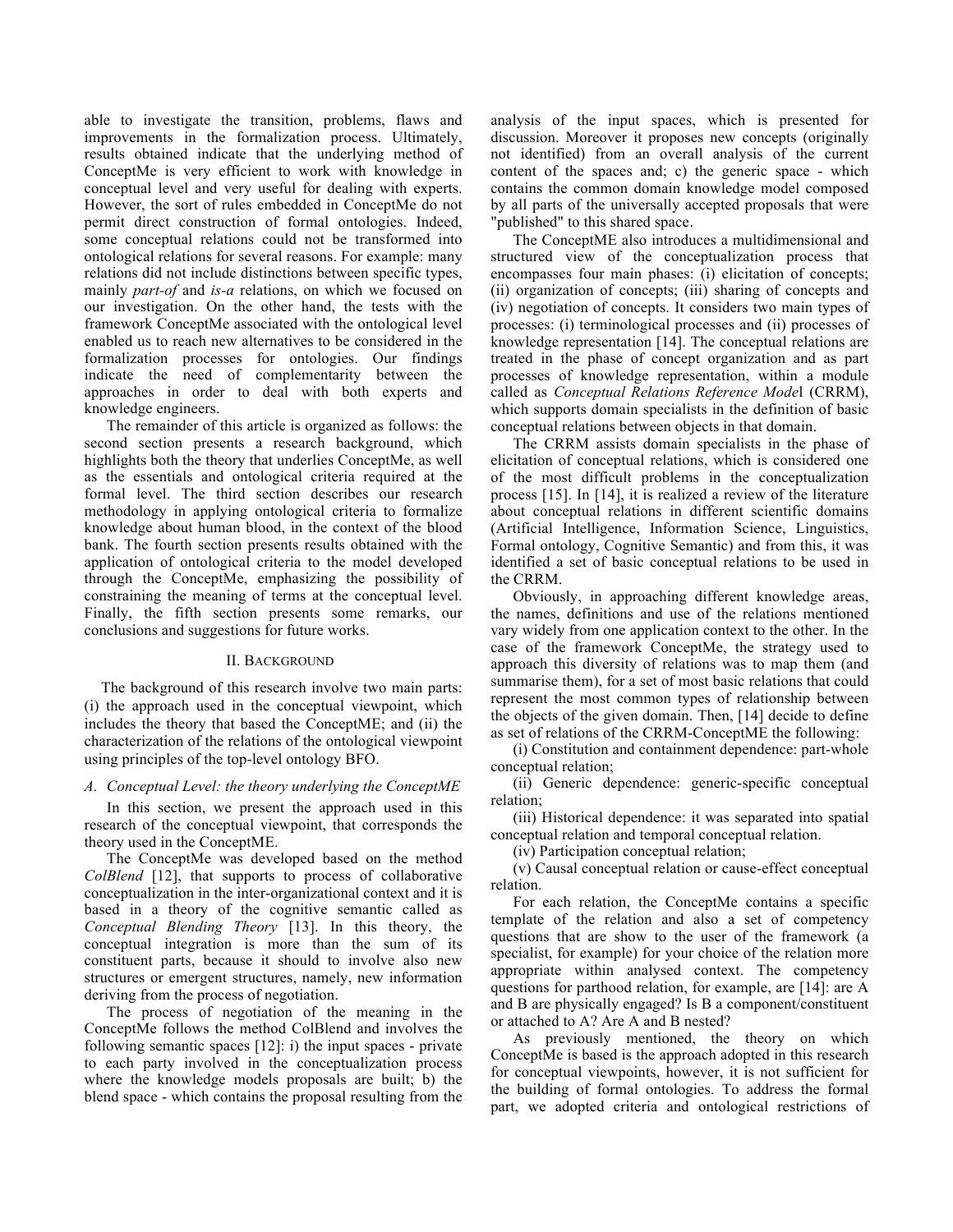methods regarding development of ontologies. This topic is dealt with in the next section of this background.

# *B. Ontological level: principles and restrictions for the characterization of ontological relations*

To deal the knowledge of a given domain at formal level, it is necessary to better characterize such relations. We did it, mainly, following the approach presented in [9] [16] [17]. Like this, the next paragraphs present a characterization of ontological relations.

The first characterization discern the types of ontological relations from its related entities (relatas), evaluating if they are *universals <sup>1</sup>* or *particulars <sup>2</sup>* : (i) <universal, universal>: for example, *subsumption*: "whole portion of blood is a portion of body substance"; (ii) <instance, universal>: for example, *instantiation*: "John's blood instance\_of whole portion of blood"; (iii) <instance, instance>: for example, *participation*: "John's blood participates\_in John's blood transfusion").

A second important aspect is to evaluate if the relation can be considered ontological from four essential criteria: (i) the relations must be genuine ontological relations, in other words, they must be obtained from entities in reality, independently of our experience or methods of learning about them; (ii) the relations must be domain-neutral relations or domain independent; (iii) the relations must be obtained universally: a statement of the form A relation B must obtain for all instances of A, and not just (for example) for some statistically representative selection; (iv) The relation must be definable in a simple, yet rigorous, way. This means that intuitive definitions (for example, *functionally\_related\_to* or *physically\_related\_to* of the UMLS) should not be made and also some definition is required.

A third characterization refers to the distinction between entities *continuants* and *occurrents*: *continuants or endurants* are entities that continue to exist through time maintaining their identity and don´t have temporal parts; *occurrents or perdurants* are entities that occur in time and they unfold themselves through a period of time in such a way that they can be divided into temporal parts or phases [10]. For each relation is required to define the domain and range of the relation such that should to define if the domain and the range must contain a *continuant* or a *occurrent*. For example, the relation *participates in* always must involve a continuant in the domain and an occurrent in the range.

The last and fourth characterization corresponds to basic logical properties of each relation, analyzing the related entities (relata). The basic ontological properties are known as meta-properties in the literature of the area [18] [19] and are: *(i) reflexivity; (ii) transitivity; (iii) symmetry*. The relation part-of, for example, can be characterized as a relation *irreflexive, anti-symmetric* and *transitive*.

These four characterizations presented are general and applicable to all ontological relations, however, for each specific relation, there are set of specific restrictions that must be considered. In this research, we focus our work around of two relations: *is\_a* and *part\_of*, because they are the most used in the development of ontologies and their use occurs, oftentimes, without concern with their real meaning. Thus, in the next paragraphs, we explain the different types of relations *is\_a* and part\_of.

For the relation *is\_a*, used in the building of taxonomies of the ontologies, it is necessary to consider the following types of the relation [4] [9]: *Instantiation:* is\_a used as synonym of instance\_of; *Specification or specialization:* is\_a used as synonym of subclass\_of; *Synonymy:* is\_a used as synonym of same\_as

Regarding relation *part\_of*, we used some types of this relation from a taxonomy presented in [16], which encompasses a set of types of the mereological and meronymic viewpoints, studied and addressed in the researches of the area [19] [20] [21].

The taxonomy proposed in [16] is fairly complete with respect to existing types of relations *part-of*, however, it is necessary to complain such an approach to treat cases of the relation *part-of* that involve temporality and spatial localization simultaneously, in addition to relations between non-material and material entities, which are, extremely, important in biomedical domains. To treat these types of relations *part-of*, we follow the approach proposed in [17], that include, for example, relations as: (i) *Temporary-Part-Of (A, B, t)*: Amputated toe Temporary-Part-Of Body Human; (ii) *Permanent-Part-Of (A, B, t):* My brain Permanent-Part-Of my head; among others.

#### III. METHODOLOGY

This section describes the methodological steps adopted to make it possible the conceptual-formal transition of the knowledge about the domain addressed. This domain corresponds to the process of blood transfusion, which encompasses the components extracted from human blood for certain therapeutic recommendations and also the processes used to obtain blood components for the transfusion.

To better describe the methodological steps performed, we divide them in four distinct phases: the phases 1 and 2 address the knowledge at the conceptual level, using the framework ConceptMe; the phase 3 corresponds to the conceptual-formal ontological transition and where we apply the criteria and ontological restrictions of the approach adopted; and the phase 4 presents the results of this transition in the domain addressed.

The ontology about blood transfusion (HEMONTO [11]) has been developed within the scope of the Blood Project, using the software Protégé 4.2. For the purposes of this paper, parts of the HEMONTO were reconstructed in the framework ConceptMe, using its interface of conceptual

<sup>&</sup>lt;sup>1</sup> *Universals* or *types* are the kinds of things that exist in real world, that is, recurrent entities sharing some characteristics that could be instantiated or exemplified by more than one particular thing [10].

<sup>2</sup> *Particulars* refers to a specific object in the real world. Particulars are also called *instances* or *tokens* or *individuals* [10].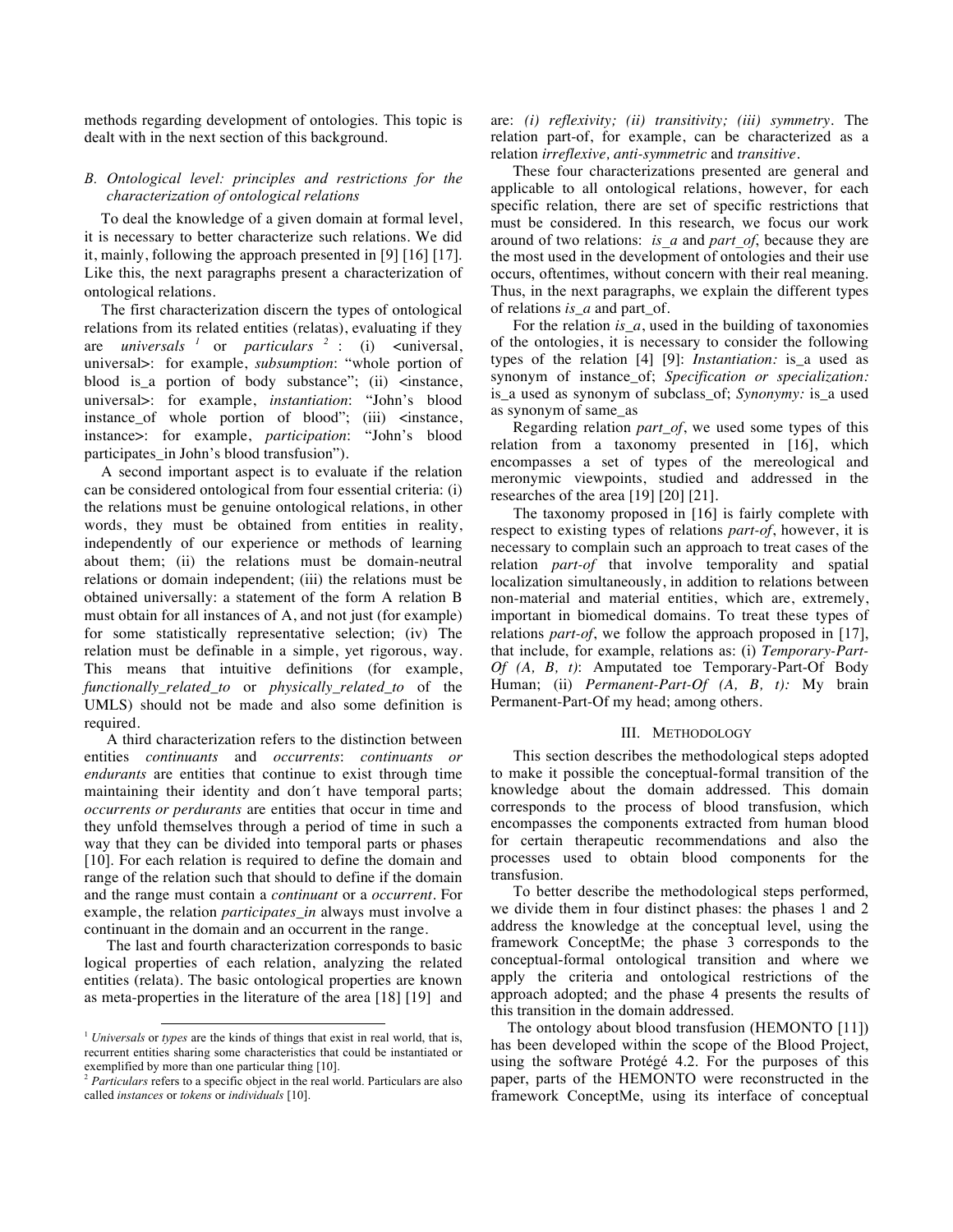graphs. The objective here is to test the theory underlying the ConceptMe, using the knowledge of the blood transfusion domain.

Using this approach, the phase 1 was developed encompassing the conceptualization of the domain addressed from two distinct semantic spaces, each one with a specific perception of the domain: (i) "specialist space": doctors of the Hemominas Foundation developed a conceptual model of the domain based on their specialist technical knowledge; (ii) "ontologist space": the own authors of this paper, with expertise in ontological engineering and having studied the blood domain in the recent years [11], developed a conceptual model of the domain based on the extraction of information from corpus, using the following documents: (a) the guidebook about blood components of the Brazilian Health Minister [22]: (b) the international standard "*ISBT 128: Standard Terminology for Blood, Cellular Therapy, and Tissue Product Descriptions"* [23]; (c) the "Technical *Manual about Blood and Cellular Therapy"* from the international organization *AABB* [24]; and (d) the textbook about clinical hematology: "*Wintrobe's Clinical Hematology* 12nd edition [25].

Phase 2 involves negotiation of the semantic meaning of the concepts defined in the prior phase. This process is realized semi-automatically by ConceptME based on the theory *Conceptual Blending Theory* [12], as explained above, and as a result of the negotiation it produces a common concept model accepted by the groups involved in the conceptualization process, called in the theory of model of the generic space.

Phase 3 corresponds to known as "formalization process", where we applied the criteria and ontological restrictions recovered of the literature of the area and used at the conceptual-formal transition (see table 1). It represents the main contribution of this paper. The strategy adopted here involved the selection of criteria and ontological restrictions researched that it could be applied in the evaluation of the conceptual relations of the type *is\_a* and *part\_of* of the model developed, in order to allow its transition to the formal level. We created a code and a name for each criterion and its description was made based on the literature reviewed, as explained below:

- The letter "O" is used to denote a basic ontological criterion, for example, O1 to ontological nature or O2 to universality.
- The letter "I" indicates a common criterion for the relations *is\_a*, such as its ontological properties, for example, I3 to asymmetry.
- The letter "P" indicates a common criterion for the relations *part\_of*, for example, P2 to transitivity.
- For the specific types (subtypes) of the relations *is\_a* and *part\_of* were used abbreviations of the names of these subtypes, such as I.IN for *instance\_of* and P.ST for *structural\_part\_of*.
- The criteria defined must be used for relations under the forms *A relation B* and *B relation C* for universals, and *a relation b* and *b relation c* for particulars.

| TABLE 1 - Criteria and ontological restrictions |  |  |  |  |  |  |  |
|-------------------------------------------------|--|--|--|--|--|--|--|
|-------------------------------------------------|--|--|--|--|--|--|--|

| Code           | <b>Criterion</b>           | <b>Description</b>                                                                                                                                                                                                                                       |  |  |  |
|----------------|----------------------------|----------------------------------------------------------------------------------------------------------------------------------------------------------------------------------------------------------------------------------------------------------|--|--|--|
| O1             | Ontological nature         | The relation must be identified in the reality,<br>independent of human constructions.                                                                                                                                                                   |  |  |  |
| O <sub>2</sub> | Universality               | The relation must be obtained universally.                                                                                                                                                                                                               |  |  |  |
| O <sub>3</sub> | Non-intuitiveness          | The name of the relation must not be<br>defined in an intuitive way.                                                                                                                                                                                     |  |  |  |
| 11             | Is-a Reflexivity           | The entity A is a type of itself. $(A \text{ is } a A)$                                                                                                                                                                                                  |  |  |  |
| 12             | Is-a Transitivity          | The relation is transitive between three<br>entities of the domain, such as:<br>If A is $a$ B and B is $a$ C then A is $a$ C                                                                                                                             |  |  |  |
| 13             | Is-a Asymmetry             | If entity A is a subtype or instance of other<br>entity B, the inverse is not true:<br>If A is $a$ B then not (B is $a$ A). That<br>propriety must only be applied for the<br>relations instance of and subclass of and<br>not for the relation same as. |  |  |  |
| I.IN           | Type Instance-of           | Relation <i>is a</i> when a particular instantiates<br>a universal A. if $a$ is a continuant A must<br>also be, if $a$ is a occurrent A also must be.                                                                                                    |  |  |  |
| <b>I.SC</b>    | Type Subclass-of           | Relation <i>is a</i> between two universals (an<br>entity is kind of the other entity. If A is a<br>continuant B must also be, if A is an<br>occurrent B must also be.                                                                                   |  |  |  |
| <b>I.SY</b>    | Type Same-as               | Relation <i>is a</i> between two entities that are<br>identical, between particulars, universals,<br>continuants,<br>occurrents;<br>if<br>a,<br>A<br>are<br>continuants b, B must also be; and if a, A<br>are occurrents b, B must also be.              |  |  |  |
| P1             | Part-of Reflexivity        | The entity A is part of itself. (A <i>part of</i> A)                                                                                                                                                                                                     |  |  |  |
| P <sub>2</sub> | Part-of Transitivity       | Relation transitive: If A part_of B and B<br>part of C then A part of C                                                                                                                                                                                  |  |  |  |
| P <sub>3</sub> | Part-of Asymmetry          | If entity A is a part of B, the inverse is not<br>true: If A part of B then not $(B$ part of A).                                                                                                                                                         |  |  |  |
| P.ST           | Type<br>structural-part-of | Relation part-of between two continuants in<br>which the part composes the structure of the<br>whole, functionally or structurally.                                                                                                                      |  |  |  |
| P.CO           | Type contained-in          | Relation part-of between two continuants in<br>which the part occupies a region 2D inserted<br>within the region 3D occupied by the whole.                                                                                                               |  |  |  |
| P.LO           | Type located-in            | Relation part-of between two continuants in<br>which the part occupies a portion of the<br>space occupied by the whole.                                                                                                                                  |  |  |  |
| P.IN           | Type involved-in           | Relation part-of between two occurrents in<br>which a part represents a step of the whole.                                                                                                                                                               |  |  |  |
| P.ME           | Type member-of             | Relation part-of between continuants such<br>that a part is a physical object that composes<br>a whole (a non-physical social object).                                                                                                                   |  |  |  |
| P.CN           | Type constitutes           | Relation part-of between continuants such<br>that the part is an amount of matter that<br>constitutes the whole (a physical object).                                                                                                                     |  |  |  |
| P.SQ           | Type<br>sub-quantity-of    | Relation part-of between continuants that<br>are portions of matter and the part is a lower<br>portion of the whole portion.                                                                                                                             |  |  |  |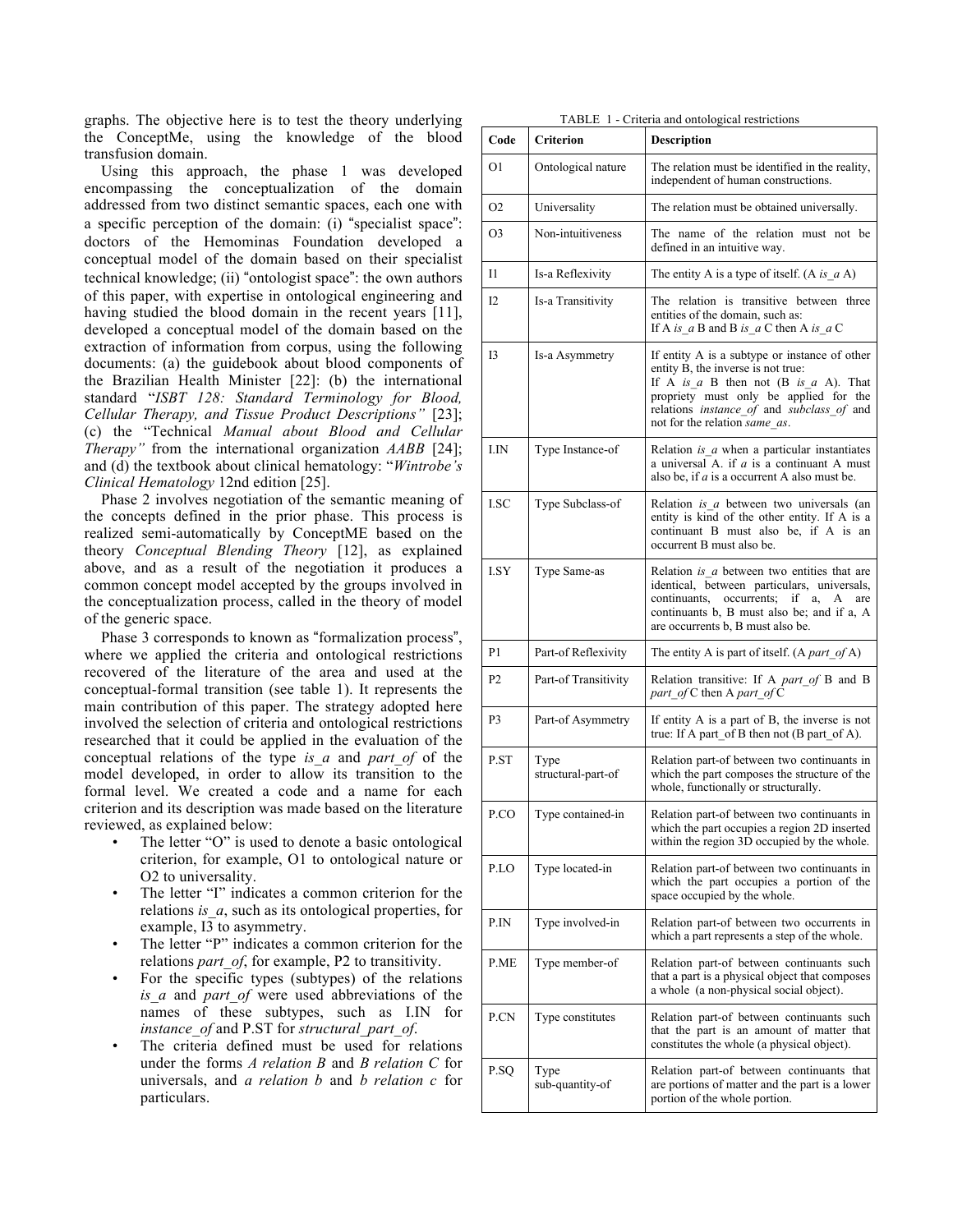| P.TP | Type<br>temporary-part-of      | Relation part-of between continuants or<br>occurrents, in which the part, only at some<br>instant, is located as part of the whole.          |  |  |  |
|------|--------------------------------|----------------------------------------------------------------------------------------------------------------------------------------------|--|--|--|
| P.FP | immaterial-<br>Type<br>part-of | Relation part-of between two continuants so<br>that the part is a immaterial object and it is<br>connected to the whole (a material entity). |  |  |  |

Lastly, we have in the phase 4 the results obtained with an application of the criteria and ontological restrictions in treated domain, in our case, the blood transfusion. In this phase, we extracted conceptual statements from the model developed in the ConceptMe that contain the relations *is\_a* and *part of*. ConceptMe represents such statements in the form of a conceptual graph, then, we converted these statements in conceptual graph to text format so that they could be evaluated according to ontological criteria. The statements evaluated positively could be transformed in ontological relations and composed the final ontological model.

# IV. ANALYSIS OF THE RELATIONS AND DISCUSSION

In order to test and show the practical applicability of the proposal presented, we lead a case study in a healthcare organization that works with the blood transfusion domain named of the Hemominas Foundation. The results of the application of this proposal of conceptual-formal ontological transition in the domain addressed are presented in this section.

For the presentation of these results, we used some conceptual statements extracted of the model developed in the ConceptMe and evaluated their under the criteria and ontological restrictions presented in the methodology (Table 1).

Each conceptual statement is evaluated from criteria used and the result of this evaluation is a short "YES" or "NO" answer to inform if the statement meets or no the criterion. The entire sample of all assessment criteria under the conceptual statement results in the transition of the statement from the conceptual level to ontological (formal) level, considering the possibility that in some cases this transition is not possible and the statement being classified as "non-ontological".

Hereafter, we present some examples of analysis of conceptual statements extracted from the model developed in the ConceptME. The results of this analysis are presented in the table 2.

- 1) portion of blood *has\_quality* blue colour
- 2) haemoglobin *has\_format* circular
- 3) fresh frozen plasma *is\_a* blood component
- 4) albumin *is\_a* protein
- 5) cryoprecipitate *is\_a* blood component
- 6) leukocyte *is\_a* white blood cell
- 7) portion of venous blood *is\_a* blood in vein
- 8) circulatory system *part\_of* human body
- 9) blood in coronary artery *part\_of* heart
- 10) blood cells *part\_of* portion of plasma

11) portion of blood in capillary *part\_of* portion of blood of human body

- 12) centrifugation *part\_of* process for obtaining erythrocytes concentrate
- 13) erythrocytes *part\_of* whole portion of blood
- 14) nutrients *part\_of* portion of blood
- 15) water *part\_of* portion of blood
- 16) platelet *part\_of* platelets concentrate

17) blood component for transfusion *part\_of* portion of body substance

18) portion of blood collected by venipuncture *part-of* portion of body substance

19) lumen of coronary artery *part\_of* heart

20) cavity of ventricle *part\_of* heart

| <b>Relation</b> | $\overline{01}$ | $\overline{02}$ | $\overline{03}$ | <b>I123</b>              | P <sub>123</sub> | TADLE $2$ - Results of the analysis of the relations in the brood domain<br><b>Analysis</b> |  |
|-----------------|-----------------|-----------------|-----------------|--------------------------|------------------|---------------------------------------------------------------------------------------------|--|
| $_{1}$          | N               |                 | ۰               |                          |                  | Non-ontological                                                                             |  |
| 2)              | Y               | N               | N               |                          |                  | Non-ontological                                                                             |  |
| 3)              | Y               | Y               | Y               | YYY                      |                  | Instance of                                                                                 |  |
| 4)              | Y               | Y               | Y               | <b>YYY</b>               | L,               | Instance of                                                                                 |  |
| 5)              | Y               | Y               | Y               | YYY                      |                  | SubClass of                                                                                 |  |
| 6)              | Y               | Y               | Y               | <b>YYY</b>               |                  | Same_as                                                                                     |  |
| 7)              | Y               | Y               | Y               | <b>YYY</b>               | L,               | Same as                                                                                     |  |
| 8)              | Y               | Y               | Y               |                          | <b>YYY</b>       | Structural_part_of                                                                          |  |
| 9)              | Y               | Y               | Y               | L.                       | <b>YYY</b>       | Contained-in                                                                                |  |
| 10)             | Y               | Y               | Y               |                          | <b>YYY</b>       | Contained-in                                                                                |  |
| 11)             | Y               | Y               | Y               |                          | <b>YYY</b>       | Located-in                                                                                  |  |
| 12)             | Y               | Y               | Y               |                          | <b>YYY</b>       | Involved-in                                                                                 |  |
| 13)             | Y               | Y               | Y               | $\overline{\phantom{0}}$ | <b>YYY</b>       | Member-part-of                                                                              |  |
| 14)             | Y               | Y               | Y               |                          | <b>YYY</b>       | Constitutes                                                                                 |  |
| 15)             | Y               | Y               | Y               |                          | <b>YYY</b>       | Constitutes                                                                                 |  |
| 16)             | Y               | Y               | Y               |                          | <b>YYY</b>       | Subquantity-part-of                                                                         |  |
| 17)             | Y               | Y               | Y               |                          | <b>YYY</b>       | Temporary-part-of                                                                           |  |
| 18)             | Y               | Y               | Y               |                          | <b>YYY</b>       | Temporary-part-of                                                                           |  |
| 19)             | Y               | Y               | Y               |                          | <b>YYY</b>       | Immaterial-part-of                                                                          |  |
| $\overline{20}$ | Y               | Y               | Y               |                          | <b>YYY</b>       | Immaterial-part-of                                                                          |  |

# TABLE 2 - Results of the analysis of the relations in the blood domain

## V. CONCLUSIONS

In this article, we described the background and essentials of two different approaches involved in ontologies development in the scope of healthcare organizations. The first one deals with the conceptual level and second one deal with the formal level. Then, we analyzed relations and entities extracted from an ontology about blood transfusion under construction, considering the principles underlying these two approaches. We systematized a set of rules to convey knowledge from the conceptual level to the formal level using logical constraints. Finally, we presented partial results the experience of formalization in the case study.

In the scope of Semantic Web, studies on ontologies many times have often emphasized a relevant question in knowledge representation, namely, the balance between expressivity and computability. The set of principles required for a biomedical ontology to become a member of the OBO Foundry [26] repository is a good example of an initiative like this, and that can mitigate the so-called datasilo problem, that is, the situation in which systems can not automatically interoperate because of different ways of modelling. The use of ontological principles seems to be a good bet to improve the quality of information systems.